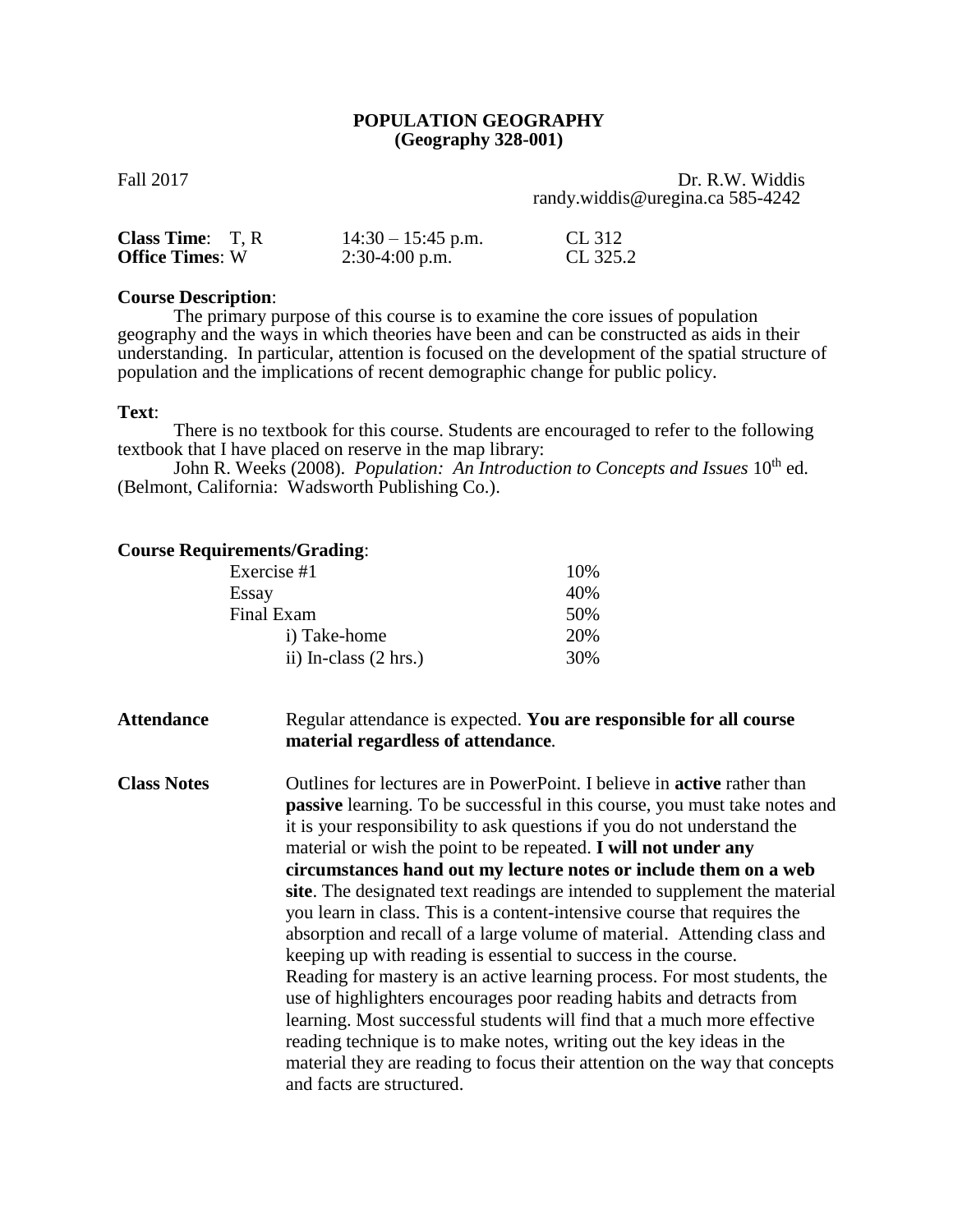**Class Courtesy:** It is important for each person enrolled in this course to be treated with, and to treat others, with respect and courtesy. To that end: (1) come to class by 11:30 am and stay until 12:45 pm. If you must arrive late or depart early, do so quickly and quietly; (2) turn your cell phone off; no ringing and no text messaging; (3) come to class prepared to listen and participate (in other words, do not do other work while in class); (4) listen to each other's comments and opinions with an open mind; and, (5) avoid using offensive speech. Inflammatory comments which provoke or insult anyone in this class will not be tolerated.

# Outline:

- A. INTRODUCTION:
	- 1. Demography and Population Geography
		- a) Background to the Field
		- b) Sources of Demographic Data
	- 2. Theories of Population Growth and Demographic Transition
		- a) Malthus and his critics an examination of a number of demographic theories
		- b) Marx and Population Growth
		- c) Ester Boserup's Challenge to Malthus
		- d) Demographic Transition Theory

# B. DEMOGRAPHIC TECHNIQUES AND POPULATION DYNAMICS:

- 1. Population Processes
	- a) Fertility
		- i) Measures of fertility
		- ii) Historical arguments regarding fertility change
	- b) Mortality
		- i) Measures of Mortality
	- c) Migration
		- i) Definitions and Measurements<br>ii) Theories and Models
		- Theories and Models
- 2. Population Structure and Characteristics
	- a) Age and Sex Structure<br>i) Measurements
		- **Measurements** 
			- ii) Dynamics and Forecasts
	- b) Household Formation
		- i) Trends in Household Formation and the determinants of Household Structure and Distribution

# C. POPULATION AND SOCIAL ISSUES:

- 1. Household formation and Housing Policy
- 2. Population Growth and Aging
- 3. Population Control and the Problem of Overpopulation
	- a) Global Population Dynamics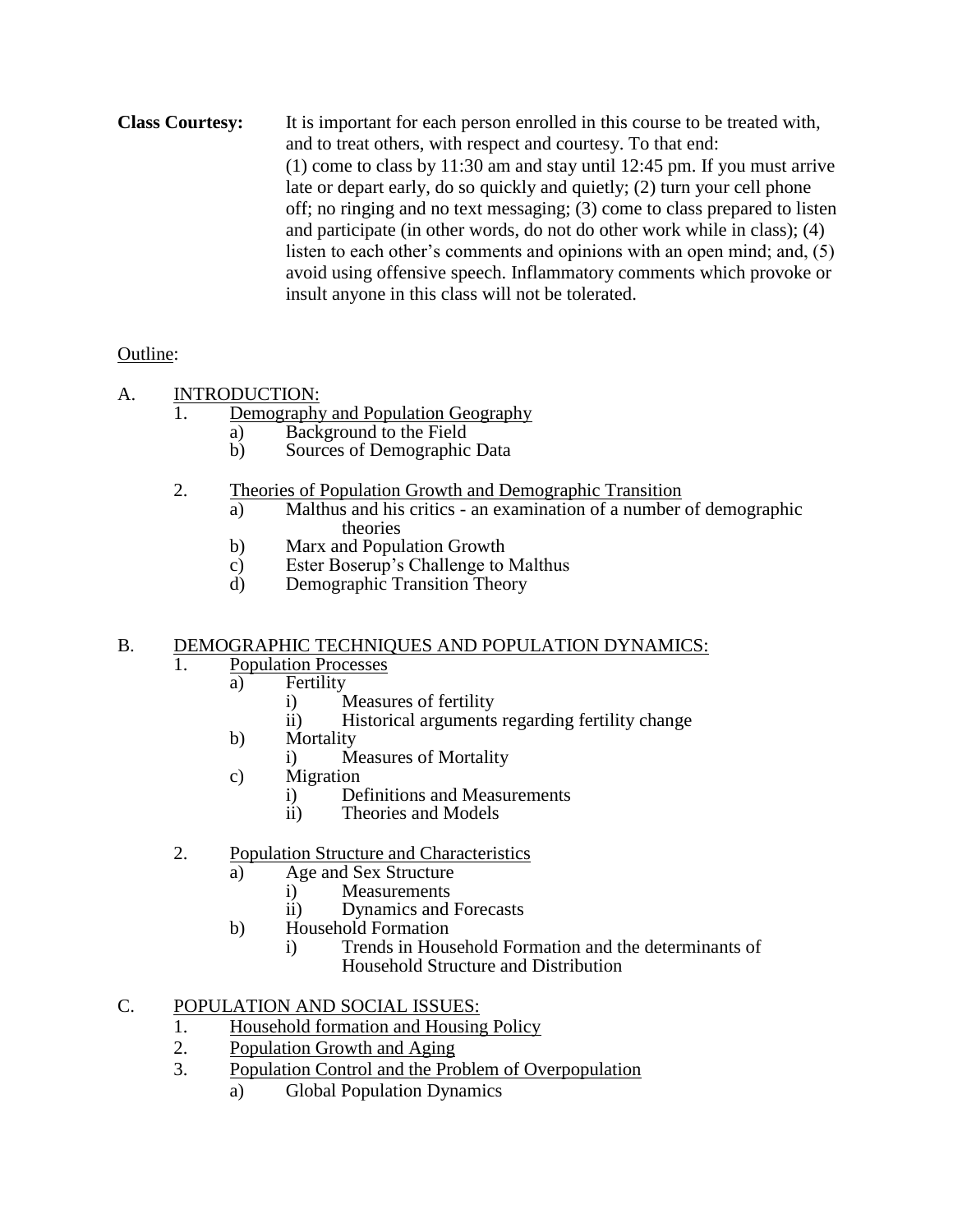- b) Different Views
- 4. Case Study: Regina's Population History

Reserved Reading List (in map library):

# **n.b. Students are strongly advised to do as much of the reserved reading as possible, especially in preparation for your final exam take home question.**

- 1. D. Ahlburg (1998). "Julian Simon and the Population Growth Debate," Population and Development Review 24, 2: 317-327. http://www.jstor.org/stable/pdf/2807977.pdf
- 2. N. Alexandratos (2005). "Countries with Rapid Population Growth and Resource Restraints: Issues of Food, Agriculture, and Development," Population and Development Review 31, 2: 237-258. http://www.jstor.org/stable/pdf/3401360.pdf
- 3. P. Boyle (2003). "Population Geography: does geography matter in fertility research?," Progress in Human Geography 27, 5: 615-626.

http://web.a.ebscohost.com/ehost/pdfviewer/pdfviewer?vid=2&sid=c5b73e74-99c1-48fc-8b6da831e096e671%40sessionmgr4010&hid=4107

4. P. Boyle (2004). "Population Geography: migration and inequalities in mortality and morbidity," Progress in Human Geography 28, 6: 767-776.

http://web.a.ebscohost.com/ehost/pdfviewer/pdfviewer?vid=4&sid=c5b73e74-99c1-48fc-8b6da831e096e671%40sessionmgr4010&hid=4107

- 5. A. Findlay and E. Graham (1991). "The challenge facing population geography," Progress in Human Geography 15, 2: 149-162. http://journals.sagepub.com/doi/pdf/10.1177/030913259101500202
- 6. W. Frey (1988). "Migration and metropolitan decline in developed countries: A comparative study", Population and Development Review, 14, 4: 595-628. http://www.jstor.org/stable/pdf/1973626.pdf
- 7. D.B. Grigg (1977). "E.G. Ravenstein and the 'Laws of Migration'", Journal of Historical Geography, 3, 1: 41-54. http://ac.els-cdn.com/0305748877901438/1-s2.0- 0305748877901438-main.pdf?\_tid=8a3b5b40-10b9-11e7-863d-00000aacb35e&acdnat=1490377653\_96284a4fb2247d2c902ad199e1222de7

8. D. Grigg (1979). "Ester Boserup's theory of agrarian change", Progress in Human Geography, 3, 1: 64-84. http://journals.sagepub.com/doi/pdf/10.1177/030913257900300103

9. N. Keyfitz (1981). "The Limits of Population Forecasting," Population and Development Review 7, 4: 579-593. http://www.jstor.org/stable/pdf/1972799.pdf

10. P. Ogden (2000). "Weaving demography into society, economy and culture: progress and prospect in population geography," Progress in Human Geography 24, 4: 627-640. http://web.b.ebscohost.com/ehost/pdfviewer/pdfviewer?vid=2&sid=aa5b51a9-d337-463a-ab18- 337a811cabd9%40sessionmgr104&hid=107

11. The Population Division of the United Nations Secretariat (1998). "United Nations World Population Projections to 2150," Population and Development Review 24, 1: 183-189. http://www.jstor.org/stable/pdf/2808146.pdf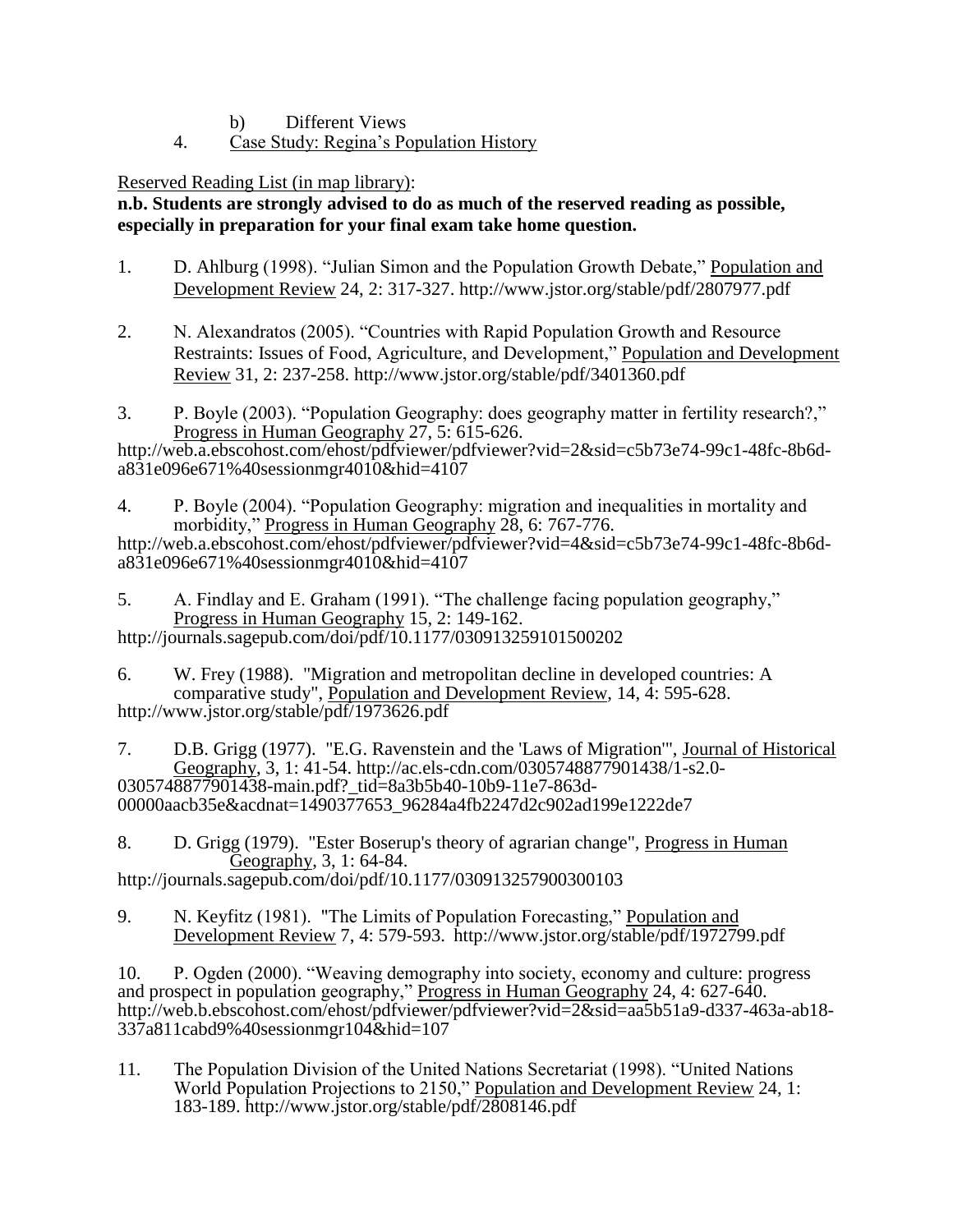12. V. Ruttan (2002). "Can Population Growth be Sustained?: A Post-Malthusian Perspective," Population and Development Review 28, 1: 1-12. http://www.jstor.org/stable/pdf/3092754.pdf

13. R. Widdis (1988). "Scale and Context: Approaches to the Study of Canadian Migration Patterns in the Nineteenth Century," Social Science History 12, 3: 269-303. http://www.jstor.org/stable/pdf/1171450.pdf

Final Exam Take-Home Question (20% of Final Mark): Does geography matter in the study of population? Essay Assignment (40%)

| Due:                    | November 28, 2017<br>A penalty of 10% per day of your total mark will be deducted for late<br>work.                                                                                                                                                                                                                                                                                                                                                                                                                                                                                                                                                                    |
|-------------------------|------------------------------------------------------------------------------------------------------------------------------------------------------------------------------------------------------------------------------------------------------------------------------------------------------------------------------------------------------------------------------------------------------------------------------------------------------------------------------------------------------------------------------------------------------------------------------------------------------------------------------------------------------------------------|
| Word Limit:             | 14-18 pages MAXIMUM                                                                                                                                                                                                                                                                                                                                                                                                                                                                                                                                                                                                                                                    |
| Purpose:                | The purpose of this assignment is for you to choose your own topic<br>broadly related to population. Some examples of topics are listed below.<br>You may choose another topic not included in this list but you must check<br>this with me beforehand.                                                                                                                                                                                                                                                                                                                                                                                                                |
| Instructions:           | An outline of the intended essay, including title, objectives, potential<br>bibliography, research procedure and possible types of illustrations will<br>be prepared and submitted for comment and approval NOT LATER<br>THAN SEPTEMBER 26, 2017. It will be read and then returned to the<br>student, with either full approval or suggestions regarding scope,<br>feasibility, etc. It will not be marked. Tenets of scholarship MUST be<br>adhered to; that is, footnotes should be executed properly, there should be<br>a bibliography, etc. NO MORE THAN 25% OF YOUR SOURCES MAY<br>COME FROM THE INTERNET, UNLESS THEY ARE FROM<br>ACADEMIC BOOKS AND JOURNALS. |
|                         | Use graphs, tables and maps where necessary. Feel free to make your<br>own critical comments where suitable. Remember to emphasize<br>geographical concepts. PLAGIARISM WILL NOT BE TOLERATED.                                                                                                                                                                                                                                                                                                                                                                                                                                                                         |
| Resources:              | government documents, periodicals, newspapers, academic journals,<br>books in both the university and government libraries                                                                                                                                                                                                                                                                                                                                                                                                                                                                                                                                             |
| <b>Possible Topics:</b> | - pro-natalist programs designed to encourage population growth<br>- benefits and disadvantages of food aid to both developed and<br>developing countries<br>- consequences of rural-urban migration in developing countries<br>- was Malthus wrong about Japan?                                                                                                                                                                                                                                                                                                                                                                                                       |